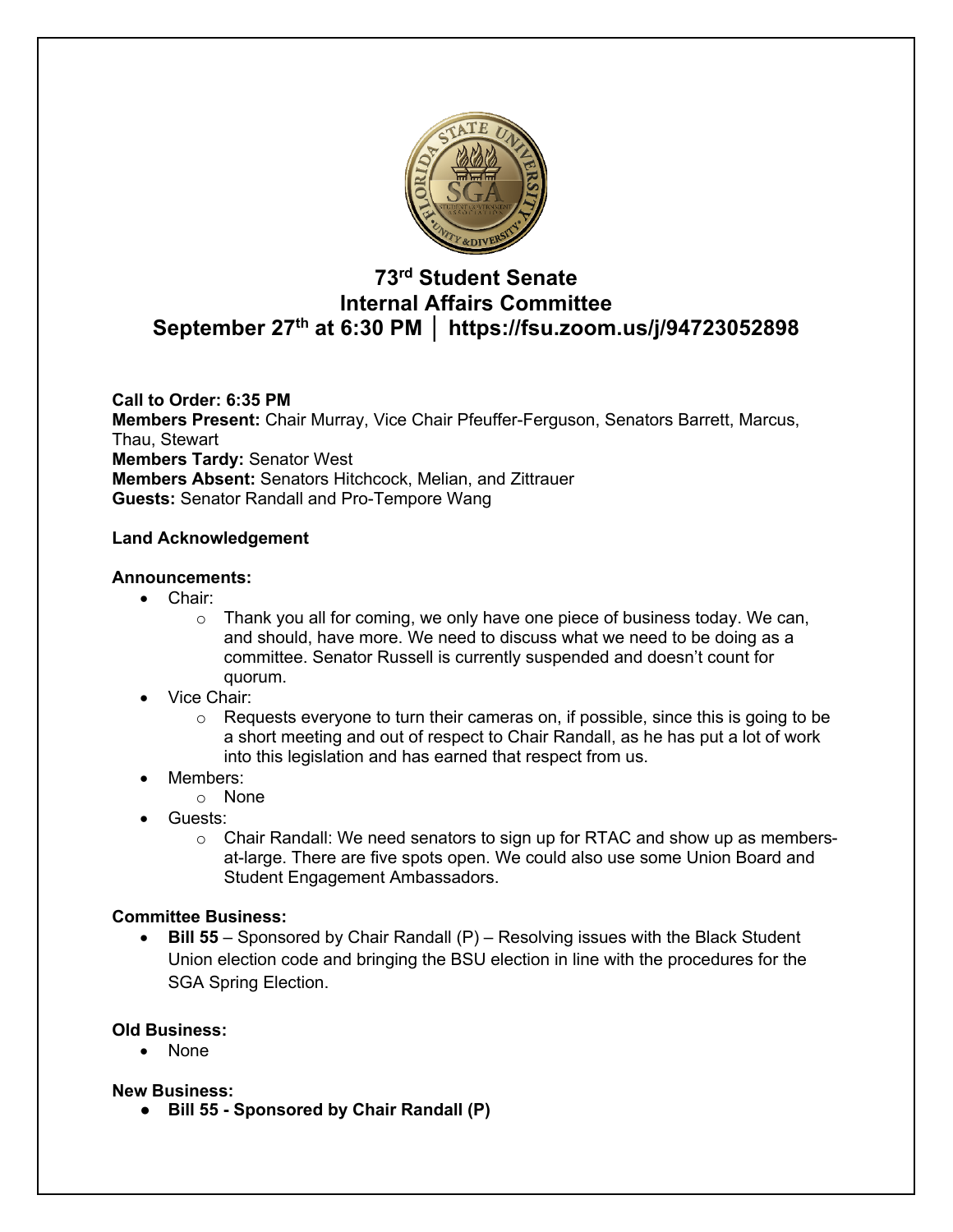- Opening Statement:
	- This bill talks about the BSU elections. This came during April from the SOE, Rawan Abhari, due to some of the issues that arose from the BSU elections. Issues arose from the debate and deadlines in general, specifically there is language that did not reflect the actual positions within the BSU. The debate statutes were not in line with the actual Spring debate Statutes. Some deadlines were earlier than they needed to be. Approval from the BSU liaison and members of the BSU. Second half deals with the future, such as office hours, how things are published, some of the deadlines of the SOE, how they should inform people about the deadlines that are coming up. There is a lot of detail he requests the committee to look at.
- Sponsor yields with 2 minutes and 56 seconds remaining for his closing
- Technical Non-Debatable Questions:
	- None
- **Senator Marcus moves to enter round-table discussion; Senator Stewart seconds**
	- **POI Senator Marcus**: Is there any discrepancy that you are aware of that could interfere with the legislation that Senator Marcus is currently writing and that the Sponsor has seen?
		- Sponsor: I do not believe so, the reforms you made apply to any election. The goals are dealing with the filing deadlines and informing the candidates of this process. No huge change for the deadlines, just adding more transparency about deadlines. Does not change anything dealing with finance.
	- Senator Marcus: Really likes this bill, as it makes it more clear for the students. BSU elections can be confusing, since they are different from other agencies.
	- **POI Senator Barrett:** In Point M, there is some confusing wording with an addition of "in" before Black Student Union President.
	- **Senator Barrett moves to Amend:** Remove "in" and replace it with "the" in section M
		- **Senator Marcus seconds**
	- Vice Chair Pfeuffer-Ferguson: Agrees with Senator Marcus, as BSU elections can be quite confusing since they have their leadership elected while other agencies do not. This will make things concrete and standardized, which will improve the transparency of the entire process.
- **Senator Barrett moves to call the question; Senator West seconds**
- Closing Statement:
	- Appreciates everyone looking at the Bill and for Senator Barrett catching the mistake. Some people do not know if they can vote, and the Sponsor recognizes some of the things that the BSU wanted. They did not want their vote to be on the Spring Ballot, as to separate everything to make sure it was less confusing. He did not want to impose upon their requests.
- Vote:
	- Yes: 6 Senators West, Stewart, Barrett, Marcus, Thau and Vice Chair Pfeuffer-Ferguson
	- No: 0
	- Abstain: 0
- **RESULT: BILL 55 PASSES**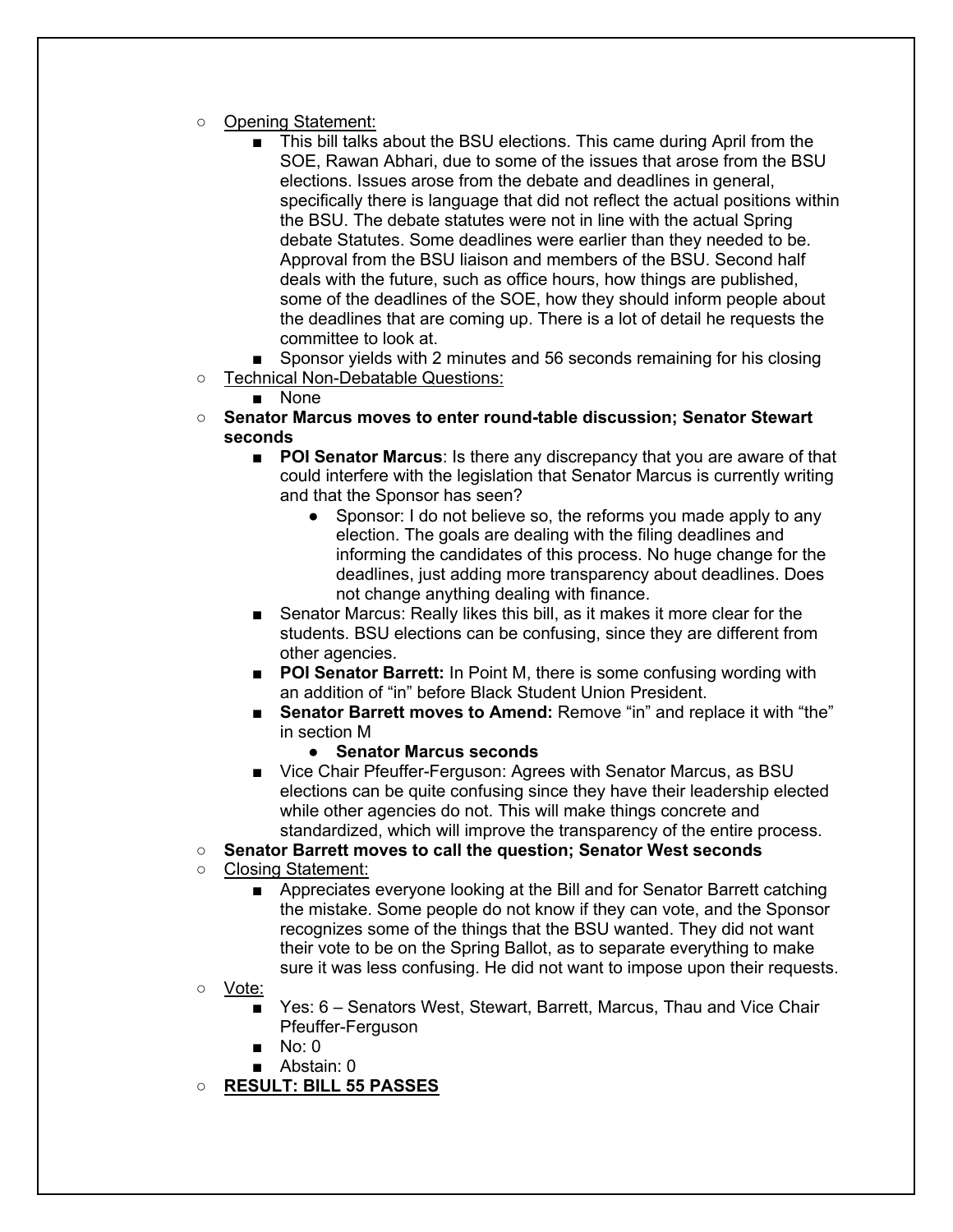- **Senator Marcus moves to enter legislative round-table; Senator Barrett seconds**
	- Senator Barrett wants to work on what President Harmon brought up, looking at appointments and making sure we are interviewing people who actually need to go through IA; Senator Barrett also mentions the whole process of dealing with the reading of the Land Acknowledgement
- **Senator Barrett moves to Unlock the Calendar; Senator West seconds**
- **Senator Barrett moves to Amend our Rules of Procedure:** "The chair or the presiding officer shall read the Land acknowledgement at the start of the meeting or designate another member to do so."
	- **Senator Stewart seconds**
	- **AMENDMENT PASSES**
- **Senator Stewart moves to Return to the Orders of the Day; Senator West seconds**
	- Senator Stewart: Recognizes that the disconnect between students not knowing past legislation could be improved if we have some kind of way to allow students to be emailed, or some other method communication, any past legislation
	- **Senator Barrett moves to allow a non-Senator to speak; Senator Stewart seconds**
	- Pro-Tempore Wang: Recognizes that President Harmon is working on this, but any email has to go through Dr. Hecht. If you want anything pubbed on our Instagram, you need to reach out to President Harmon or Secretary Remington for people to get anything posted.
	- Senator Stewart: Will reach out to Virginia to look into utilizing our social media more so we can see how that would turn out. Will reach out to President Harmon and Dr. Hecht to see what else can be done.
	- Pro-Tempore Wang: Says that committees being more proactive about their duties can help with the outreach to students.
	- Chair Murray: We can propose changes the process of elections and we can surveys to the Senate and students to look into the satisfaction of the Student Body with the Senate. We cannot do much else until the Fall Election is confirmed. Something that he has learned quickly and thinks that we should do is that the appointment process is not being followed correctly. It's not being done correctly since we are hearing candidates that do not need to be heard.
	- **Point of Clarification Senator Marcus:** There was some paperwork lost for a candidate for the PSU. Many agency leaders are frustrated by how inaccessible the statutes dealing with this sort of process are, as they are hard to read unless you are deeply embedded with the Student Senate.
	- $\circ$  Chair Murray: There are various ways to deal with this inside and outside of our committee meetings, including a sub-committee.
	- Pro-Tempore Wang: Is personally against the creation of sub-committees, just do this work while still in the committee since we have so many people.
	- Chair Murray: This could be hard to do, since we have to focus on the appointments for each candidate.
	- Pro-Tempore Wang: Points out the way that Chair Randall runs the Finance Committee and delegates work to each of the members.
	- $\circ$  Senator Barrett: To avoid the headache that could come at the end of long meetings, it would be a good idea to delegate the pieces of legislation to everyone so that we can come to committee with work to present.
	- $\circ$  Chair Murray: Are we going to prioritize going over appointment statutes or doing surveys of the committees?
		- Statutes: Barrett, Vice Chair Pfeuffer-Ferguson